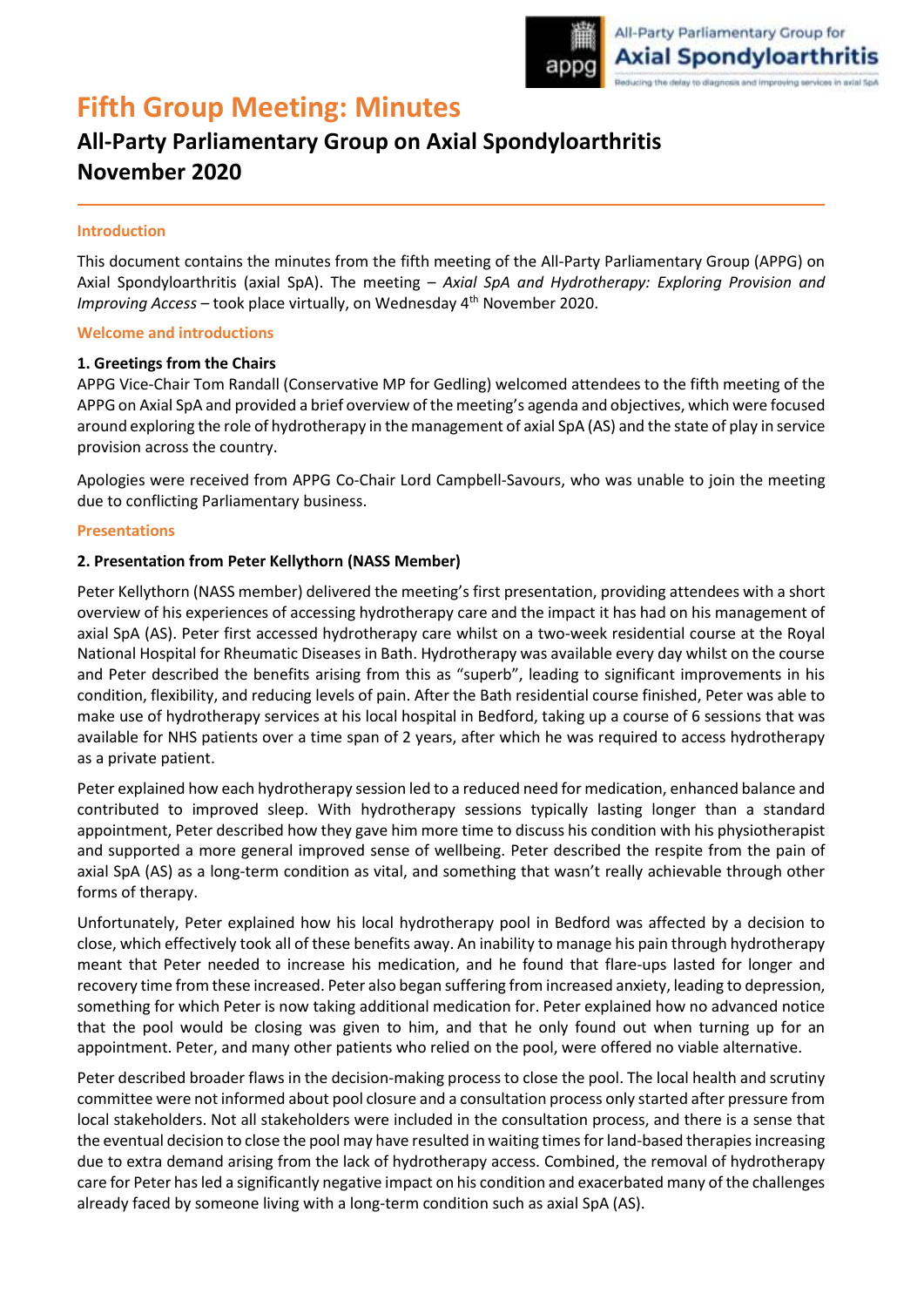### **3. Presentation from Dr Carol McCrum (Consultant Physiotherapist, NICE Fellow)**

Dr Carol McCrum discussed her involvement in the development of the NICE guideline for Spondyloarthritis and how the Guideline Development Group (GDG) considered the role and evidence of hydrotherapy as a component for the guidelines.

The NICE GDG explored the question of the effectiveness of hydrotherapy compared with standard care for managing spondyloarthritis, against a range of different potential positive outcomes. Dr McCrum explained how the review found 1,623 potentially relevant articles, of which 5 Randomised Control Trials (RCTs) and 7 observational studies were identified as presenting strong enough evidence that could be factored into the guideline development process. Despite this, the research was largely seen as of lower-quality evidence, which wasn't able to adequately demonstrate significant improvements in the outcomes of patients who were engaged in various forms of hydrotherapy care.

Dr McCrum noted that there did appear to be evidence supporting interventions that had hydrotherapy as a component of their care, particularly in terms of demonstrating overall improvements in quality of life, however there were many broader challenges with the way in which the research was carried out. Most of the studies were also quite old, which meant they weren't able to incorporate effective measurement scores such as BASDAI (the Bath Ankylosing Spondylitis Disease Activity Index). The studies also didn't effectively capture whether their various interventions supported maintaining function and reducing disease progression, which could have strengthened their findings had they been included. There was a lack of studies carried out in NHS settings and a general absence of robust economic evidence.

Dr McCrum explained that as NICE is unable to make recommendations for areas that aren't well-evidenced or where there is a lack of compelling cost-effectiveness data, this ultimately limited the scope for how hydrotherapy was positioned within the guidelines. The guidelines therefore were only able to set out the recommendation: 'consider hydrotherapy as adjunctive therapy to maintain pain and function.' Two research recommendations however were included within the guidelines, as a means to try and address the evidence gaps that had been identified.

The main research recommendation was to capture the *short and long-term effectiveness and costeffectiveness of improving patient reported outcomes in spondyloarthritis*. This would help to address the gap in well-conducted RCTs that included long-term follow-up that would help to capture the benefits of hydrotherapy. The hope is that this research would also help to capture which type of hydrotherapy intervention is helpful, and the type of exercises that should be undertaken within pools. The second recommendation that was identified was *exploring the role of hydrotherapy in managing flares in people with spondyloarthritis*. There is currently no real evidence in this area, but Dr McCrum highlighted that it could be represent a key benefit of hydrotherapy which needed explaining. There was a final research recommendation around the benefits of carrying out hydrotherapy in a warm or standard-temperature pool.

Dr McCrum concluded by reiterating the real need for the generation of robust new evidence for hydrotherapy, including evidence that could help to demonstrate its impact from the perspective of Patient Reported Outcome Measures (PROMs). This would help to quantify what is a meaningful benefit in hydrotherapy, who's more likely to benefit, and how best to support those with extra-articular challenges.

#### **4. Presentation from Claire Jeffries (Physiotherapy Clinical Specialist, Solent NHS Trust)**

Claire Jeffries provided attendees with an overview of the findings of two pieces of research that had been carried out in recent years, to help build a clearer national picture of hydrotherapy service provision across England.

Claire first explored research that she had carried out in 2018 on behalf of NASS and in partnership with Melanie Martin (MCSP Advanced Physiotherapy Practitioner/ Topol Digital Fellow) that looked to map the availability of hydrotherapy services across the country. Two surveys were carried out, helping to capture the perspective of physiotherapists and patients. 250 NASS members responded to the patient survey with feedback indicating that all axial SpA (AS) symptoms improved through the delivery of hydrotherapy care, in particular the management of stiffness, mobility and an individual's mood. Survey responses also revealed some of the main barriers that patients experienced in terms of accessing non-NHS pools for hydrotherapy,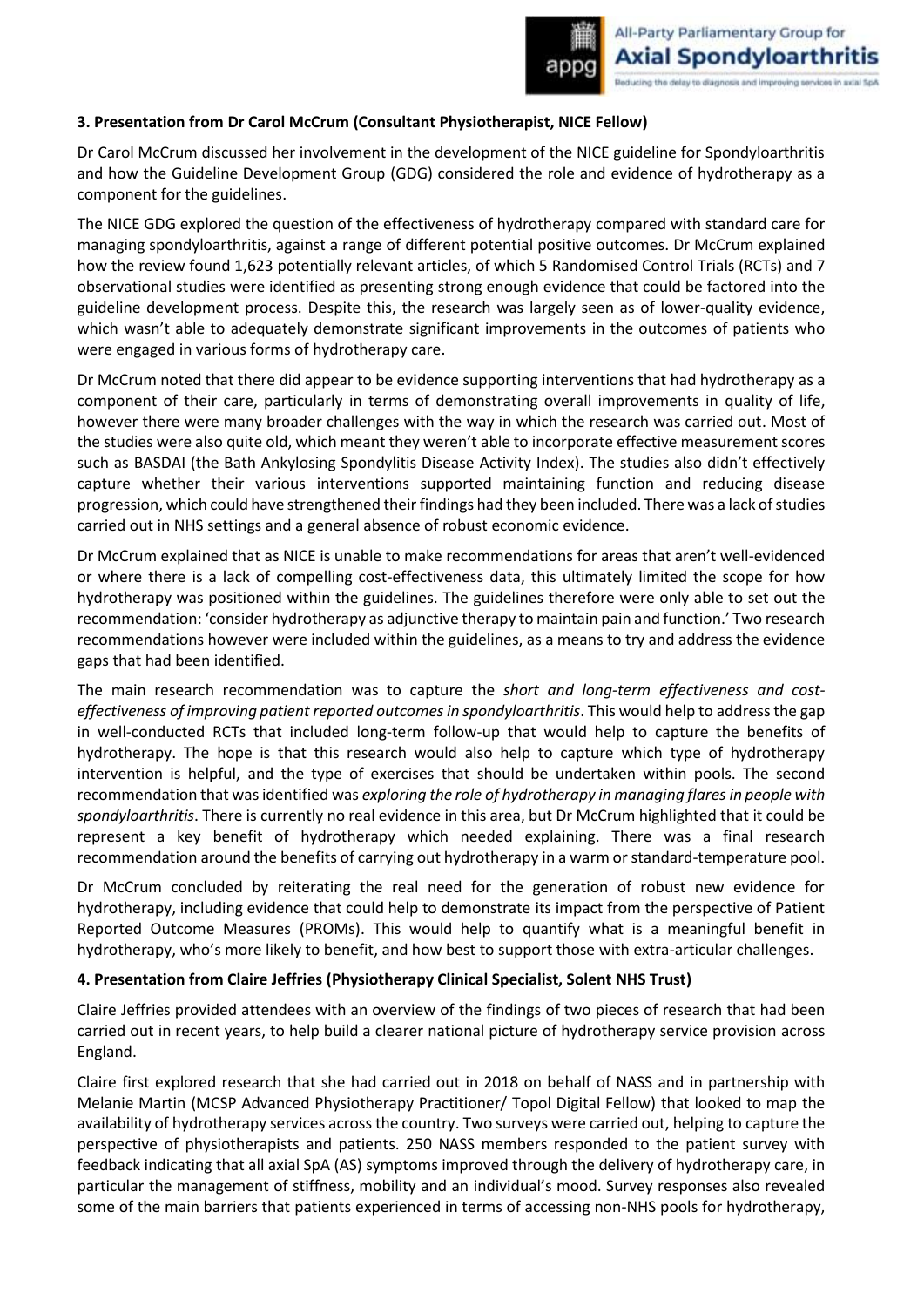including the water being too cold, as well as the pools being overly-crowded, and not feeling comfortable in a public setting due to the nature of their condition.

100 physiotherapists responded to the professional survey, with 46% of service provider respondents stating that they were aware of barriers to providing local hydrotherapy services to axial SpA patients. The most common identified barrier was not being able to meet service demand, and the impact of staff vacancies. Lack of needed investment was also highlighted as a key challenge. At the time of the 2018 survey, 1 in 5 pools were under threat of closure, 32% were previously under threat of closure, and 12% of respondents reported that a local service had unfortunately been closed in the last decade.

Claire Jeffries then provided an overview of the results from a new 2020 Freedom of Information (FOI) request, carried out by NASS on behalf of the APPG, with the ambition of improving understanding of the impact that COVID-19 was having on hydrotherapy services in England. The FOI was sent to all Trusts in England and achieved a 69% response rate (90 responses received). In their responses, 89% of Trusts reported having access to a local hydrotherapy pool. The most common reasons for not having access to a local hydrotherapy pool were a lack of funding and investment. 90% of these pools were open prior to COVID-19, but the FOI responses revealed that 21% of Trusts were unsure whether local pools would reopen after COVID-19 pressures had abated, with almost half of Trusts saying that local pools were due to reopen but were unable to give indications of when this would be. Worryingly, respondents indicated that 3% of pools are not due to reopen after COVID-19

The most common reasons identified by respondents for not having clear plans in place for reopening pools was a lack of changing room capacity due to social distancing requirements, cleaning needs, a lack of general access to the pool as the site was currently being used for other means (e.g. storage), and physiotherapy staff being still redeployed. Pools that did plan to reopen but didn't have a date for doing so were impacted by similar factors, including 12 services highlighting that their local pool was currently being used for other functions. The majority of services (94%) that did plan to reopen indicated that their capacity would likely be reduced when compared to 'normal' levels due to the impact of COVID-19, with the average hydrotherapy capacity estimated to be 37% of pre-COVID level (some services estimated having as low as 12% of normal capacity).

Moving forwards, Claire Jeffries highlighted how the results emphasised the need for a joint voice across axial SpA and other patient populations that also rely on hydrotherapy care to make the case for protecting and widening the delivery of hydrotherapy services. Stakeholders should look to make the case for investment in local hydrotherapy pool facilitates so they can run effectively and argue for hydrotherapy to be prioritised within any hospital redevelopment, for both axial SpA patients and for those with other conditions.

## **5. Presentation from Natalie Beswetherick (Director of Practice and Development Directorate, Chartered Society of Physiotherapy)**

Natalie Beswetherick delivered the final presentation of the meeting, providing a brief overview of the role and membership of the Chartered Society of Physiotherapy (CSP). Natalie explained that hydrotherapy represents part of the CSP's scope of practice and that the CSP has a dedicated professional network of aquatic therapy specialists. This network worked with Public Health England and local government stakeholders to support safe reopening of hydrotherapy pools through the COVID-19 pandemic where possible.

Natalie emphasised the benefits that effective hydrotherapy care delivery could bring to those living with axial SpA as well as a range of other long-term conditions. She explained how hydrotherapy access unfortunately remains a postcode lottery for many people across the UK, with current services that do exist more likely to be due to a moment of history rather than coordinated and assessed patient need. These hydrotherapy pools have unfortunately been in the firing line when local Trusts have been looking to make cost-savings, as decision-makers can often perceive these services to be expensive to run and inefficient.

The CSP has identified several key learnings from its recent activity to support hydrotherapy provision. The first of these is to encourage working in close collaboration with key stakeholder help understand and articulate patient need. These stakeholder organisations should include patient groups (such as NASS), clinical experts, including from the Aquatic Therapy Association of Chartered Physiotherapists (ATACP), local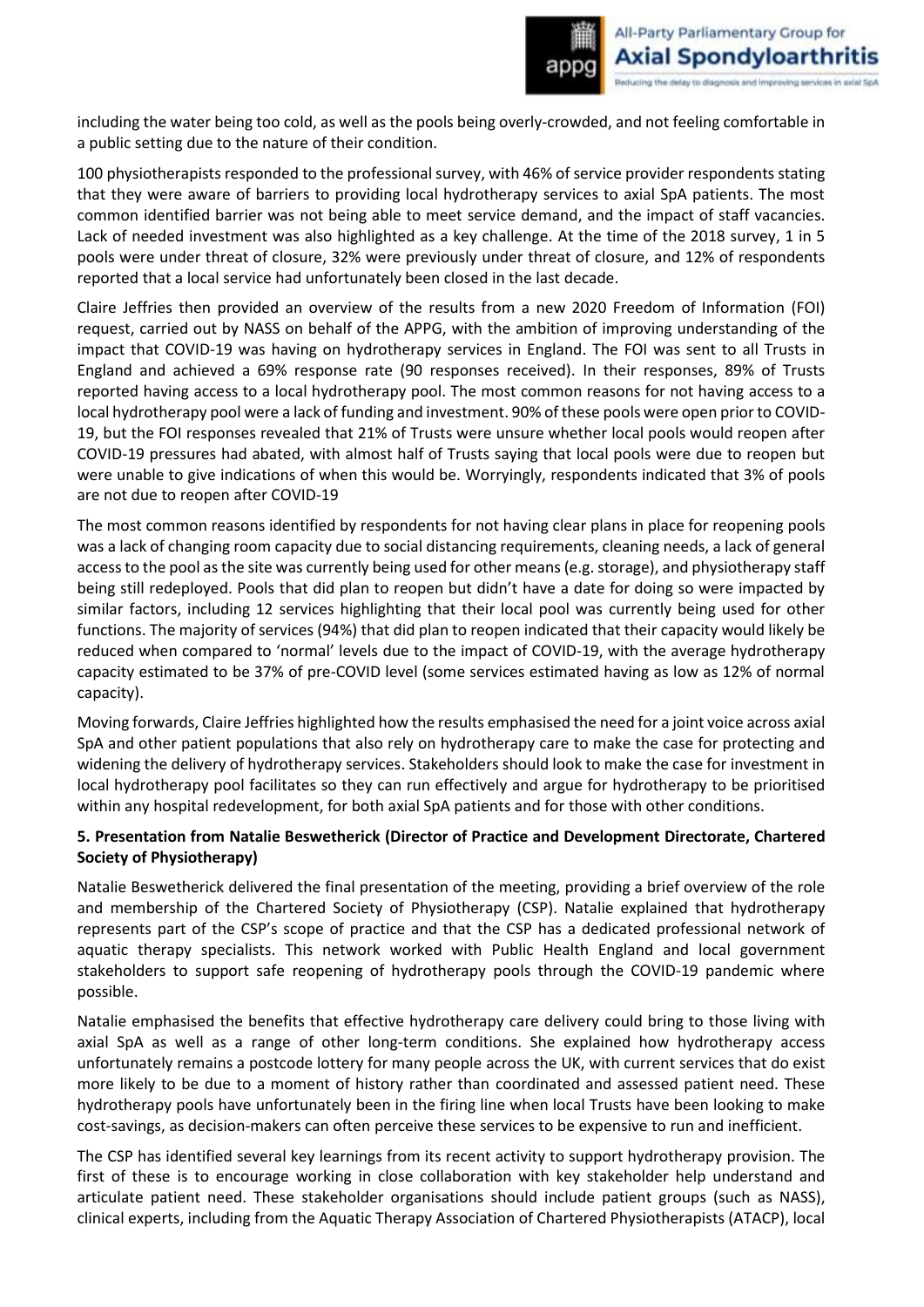staff and individual patients. Natalie also suggested that engagement with local MPs can be helpful in building advocacy for these services, particularly when this is backed-up by the patient voice.

Natalie also reiterated the importance of having robust evidence in place to challenge potential hydrotherapy pool closures and the importance of comprehensive equality impact assessments being carried out in any local decision-making process. Often these assessments haven't been carried out, and where they have, they can be superficial, with little underpinning evidence of the method of assessing the impact of a closure. Moving forwards, Natalie issued a call to action for clear hydrotherapy commissioning guidance to be developed that would support services to meet the needs of local populations across the country.

#### **6. Formal APPG Business**

Before the session moved onto Questions & Answers from attendees, APPG Co-Chair Derek Thomas MP carried out formal business for the group.

This included the nomination of Tom Randall MP to the position of APPG Co-Chair, with Derek stepping down from his current role. Derek explained how Tom's personal experience of living with axial SpA (AS) meant that he was particularly well-placed to lead the group moving forwards, although Derek would still provide support where he could. Tom Randall thanked Derek for the nomination and for all the work that he has put into the group, confirming that he would be delighted to take up the position of Co-Chair, alongside Lord Campbell-Savours. Tom explained how this was a cause that was close to his heart, and that a recent axial SpA (AS) Parliamentary Adjournment Debate that he had helped to secure had provided a real springboard for further action, and a cause for optimism. Tom added that he hoped to support efforts to secure the best treatment and care for people with axial SpA (AS) in the years to come.

#### **7. Question and Answer Session**

Dr Dale Webb, NASS CEO, chaired the Question and Answer session. Before opening the floor to attendees, Dr Webb thanked Derek Thomas for all the support that he has provided to the APPG and those affected by axial SpA (AS) since helping to form the group in 2019. A summary of questions and answers has been included below:

#### **The disconnect between current hydrotherapy evidence and the 'lived experience'**

- Roger Stevens (Chair of NASS Portsmouth) explained how first attending hydrotherapy sessions in 1996 has helped to "change his life". Despite describing himself as an initial 'sceptic' of the service, Roger explained how accessing this care has improved every facet of his condition, leading to significantly better wellbeing and helping him to effectively self-manage. Roger explained that not having access to hydrotherapy during lockdown has been "awful". Peter Kellythorn agreed with these sentiments, describing how exercising in the warmer water of a hydrotherapy pool was particularly positive whilst in flare, helping him through what can be especially difficult times.
- Attendees agreed that there was a general disconnect between the individual experiences and benefits associated with hydrotherapy and the lack of robust evidence that currently exists. It was felt that this was a key challenge to address moving forwards.

#### **Mitigating the impact of COVID**

• Attendees discussed opportunities for exercise during COVID-19 in the absence of hydrotherapy, and the how the impact of lockdown could be mitigated. Roger Stevens described weekly Zoom sessions that he could participate in and which were being delivered by local physiotherapists. He explained that whilst the physical benefits of these weren't quite the same as hydrotherapy, being involved in group sessions had helped to improve his mental wellbeing, not least because he was back in touch with other patients experiencing similar challenges.

#### **Best practice and demonstrating efficiency**

• Rachel Lewes (NASS Bristol Physiotherapist) described how she looks to embed hydrotherapy bestpractice in her local area. She explained the challenges around securing sufficient access to hydrotherapy sessions for patients, and that she has looked to extend the number of sessions local patients are able to access, through articulating how good hydrotherapy care helps to keep patients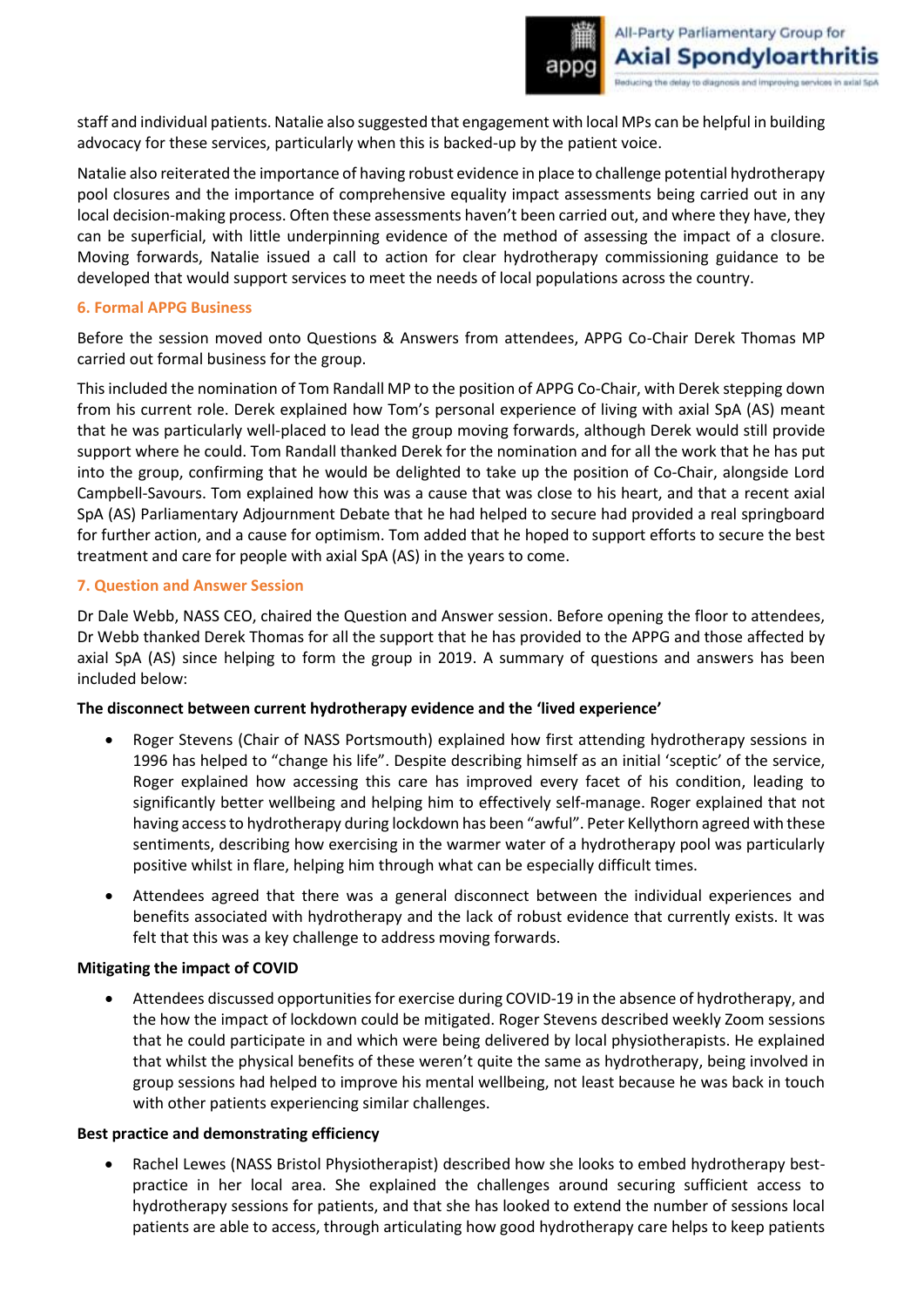out of other, more expensive parts of the healthcare system. She added that hydrotherapy sessions also provide opportunities for important wider holistic care, including the ability to share lifestyle advice and support wider cardiovascular improvements, helping to improve an individual's overall quality of life.

- Jacqueline Pattman (Chair of the Aquatic Therapy Association of Chartered Physiotherapists) considered the challenges involved in making an effective business case for local hydrotherapy services. She explained that in clinical practice there's little time to deliver research, which was potentially a factor in the lack of existing evidence. Jacqueline described how she set up two hydrotherapy groups in the late 1980s and early 1990s which are both still running, and could help to potentially demonstrate the longer-term physiological benefits associated with hydrotherapy care. She has also supported the introduction of 'MYMOP' outcome scores and 'Jam' scores that she hoped would help to start building stronger patient outcome data.
	- o Moving forwards, Jacquleine explained that she saw a role for organisations like NASS to work with professional associations to develop a unified voice to champion hydrotherapy. She also suggested that there were opportunities to work with other organisations like Swim England and GoodBoost, as this wasn't necessarily an area that the NHS could support through its own means

#### **Building local links and developing a business case**

• Claire Jeffries acknowledged the difficulties of advocating for hydrotherapy when there is a potential lack of strong local support in place. Claire explained that she is lucky to have very supportive local commissioners, and that she has helped to strengthen how hydrotherapy is perceived through raising its profile and highlighting its benefits where possible. Claire felt that taking forward activity to help build a template business case would be hugely beneficial and suggested that this could be something that having APPG support for would help to improve the way it was received by local decisionmakers.

#### **The importance of adequate assessment**

- Natalie Beswetherick explored the challenges around pool closure decision-making processes. She highlighted several examples of areas that hadn't carried out appropriate impact assessments, which meant that relevant patient groups had been excluded from the process. Coordinating action to challenge these situations was key and could help to transform local decision-making.
- Dr Helena Marzo-Ortega raised concerns around the overall health of hydrotherapy care across the country. Drawing on her local geography, she mentioned that there is currently insufficient access to hydrotherapy for patients across the Leeds region. She agreed that in the absence of really strong evidence at present, articulating the patient voice was an essential means of protecting hydrotherapy, not just in axial SpA (AS) but for many conditions with similar disease manifestations.

## **Cost-effectiveness of hydrotherapy**

- In response from an attendee question around whether any Quality-Adjusted-Life-Year (QALY) data existed in hydrotherapy, Dr Carol McCrum highlighted how NICE had explored cost-effectiveness of hydrotherapy whilst developing the spondyloarthritis guidelines. Whilst there wasn't specific QALY data identified, Dr McCrum explained it was recognised that there wasn't considered to be any significant financial impact for delivering hydrotherapy for those with axial SpA (AS).
- Dr McCrum emphasised the importance of generating new data that would help to robustly demonstrate the benefits of hydrotherapy. She added that developing a clear hydrotherapy research strategy would help to support NICE making a change to how hydrotherapy is included within its spondyloarthritis guideline. Natalie Beswetherick suggested there could be potential to deliver a retrospective study exploring how losing access to hydrotherapy during COVID-19 may have led to increased medication needs and condition deterioration for individuals, and that this could provide a platform for further research. Dr Marzo-Ortega highlighted the importance of incorporating mental health benefits as part of any research plan.